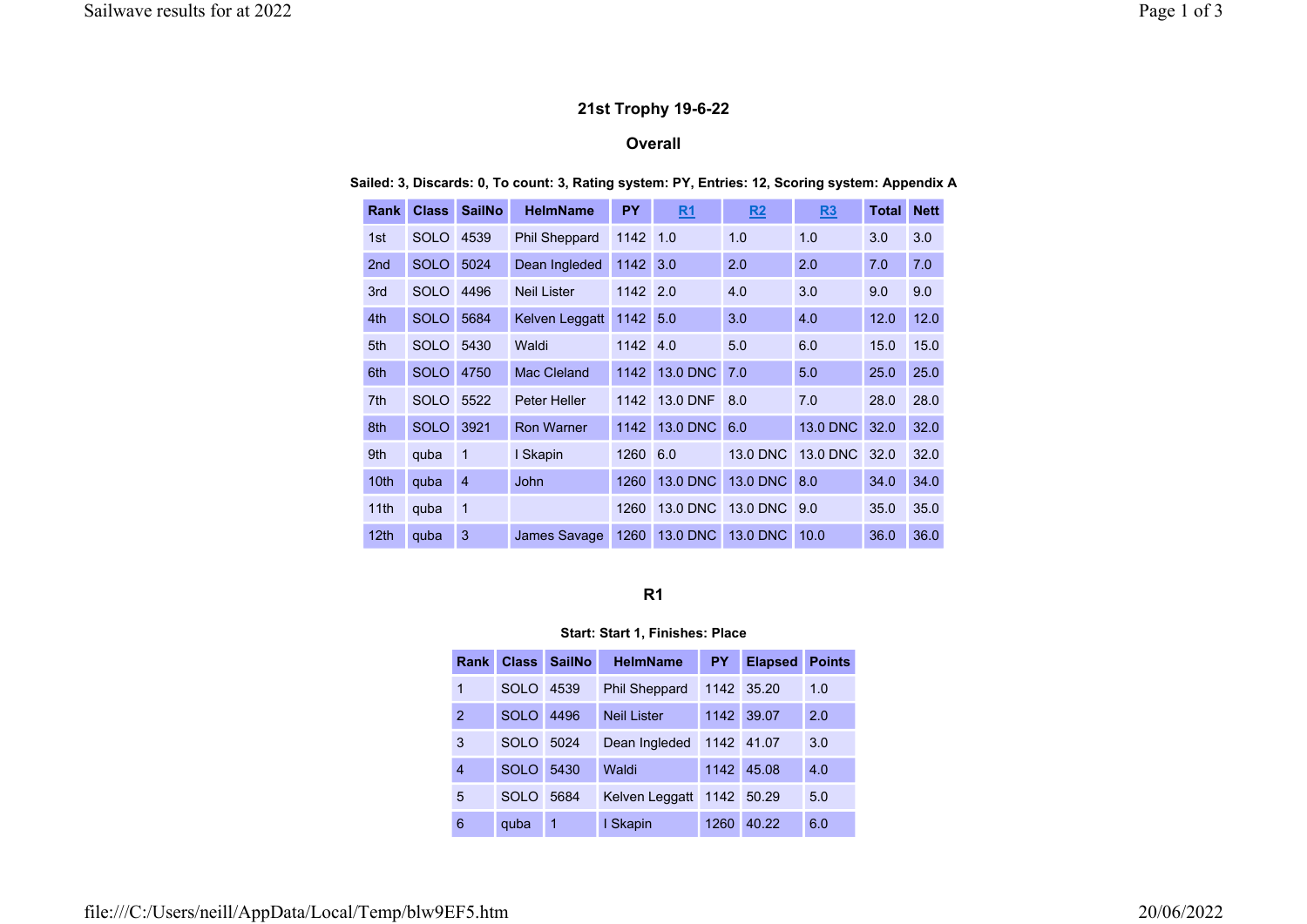|  | Rank Class SailNo HelmName PY Elapsed Points |          |      |
|--|----------------------------------------------|----------|------|
|  | SOLO 5522 Peter Heller                       | 1142 DNF | 13.0 |

## R2

### Start: Start 1, Finishes: Place

| Rank           | <b>Class</b> | <b>SailNo</b> | <b>HelmName</b>      | <b>PY</b> | <b>Elapsed</b> | <b>Points</b> |
|----------------|--------------|---------------|----------------------|-----------|----------------|---------------|
| 1              | SOLO         | 4539          | <b>Phil Sheppard</b> | 1142      | 45.45          | 1.0           |
| $\overline{2}$ | <b>SOLO</b>  | 5024          | Dean Ingleded        | 1142      | 53.04          | 2.0           |
| 3              | <b>SOLO</b>  | 5684          | Kelven Leggatt       | 1142      | 55.20          | 3.0           |
| 4              | <b>SOLO</b>  | 4496          | Neil I ister         | 1142      | 56.24          | 4.0           |
| 5              | SOLO         | 5430          | Waldi                | 1142      | 46.09          | 5.0           |
| 6              | <b>SOLO</b>  | 3921          | <b>Ron Warner</b>    | 1142      | 47.39          | 6.0           |
| $\overline{7}$ | SOLO         | 4750          | Mac Cleland          | 1142      | 47.58          | 7.0           |
| 8              | SOLO         | 5522          | <b>Peter Heller</b>  | 1142      | 51.42          | 8.0           |

## R3

### Start: Start 1, Finishes: Place

| Rank           | <b>Class</b> | <b>SailNo</b> | <b>HelmName</b>      | <b>PY</b> | <b>Elapsed</b> | <b>Points</b> |
|----------------|--------------|---------------|----------------------|-----------|----------------|---------------|
| 1              | <b>SOLO</b>  | 4539          | <b>Phil Sheppard</b> | 1142      | 47.18          | 1.0           |
| $\overline{2}$ | <b>SOLO</b>  | 5024          | Dean Ingleded        | 1142      | 55.15          | 2.0           |
| 3              | SOLO         | 4496          | <b>Neil Lister</b>   | 1142      | 55.35          | 3.0           |
| 4              | <b>SOLO</b>  | 5684          | Kelven Leggatt       | 1142      | 55.56          | 4.0           |
| 5              | <b>SOLO</b>  | 4750          | Mac Cleland          | 1142      | 59.29          | 5.0           |
| 6              | <b>SOLO</b>  | 5430          | Waldi                | 1142      | 47.18          | 6.0           |
| $\overline{7}$ | <b>SOLO</b>  | 5522          | Peter Heller         | 1142      | 50.32          | 7.0           |
| 8              | quba         | 4             | John                 | 1260      | 56.00          | 8.0           |
|                |              |               |                      |           |                |               |